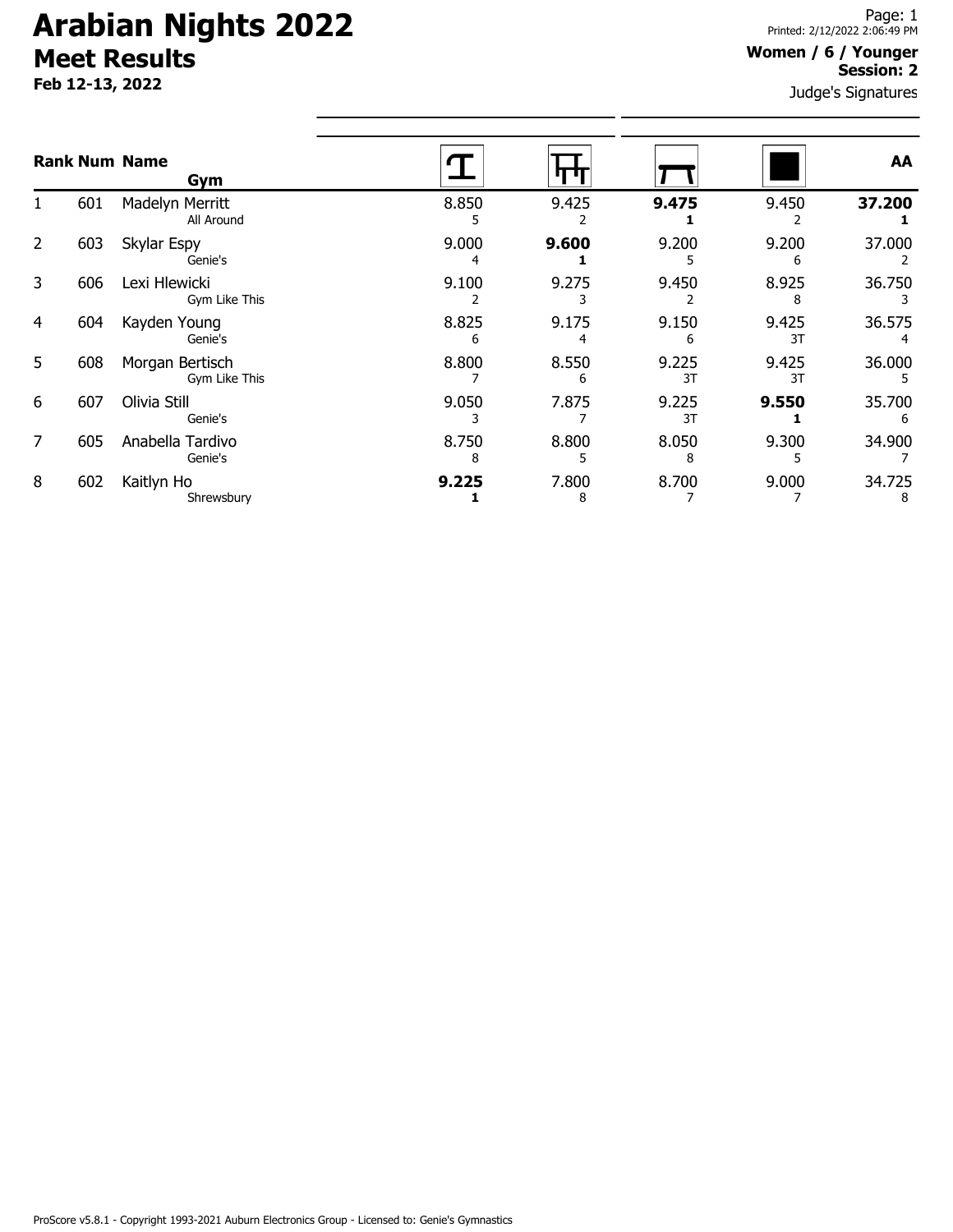# **Arabian Nights 2022 Meet Results**

**Feb 12-13, 2022**

#### **Women / 6 / Middle Session: 2**

Judge's Signatures

|                |     | <b>Rank Num Name</b><br>Gym         |            |             |            |             | AA           |
|----------------|-----|-------------------------------------|------------|-------------|------------|-------------|--------------|
| 1.             | 611 | Kailey Moore<br>All Around          | 9.425      | 8.850<br>2T | 9.325      | 9.700       | 37.300       |
| 2T             | 614 | Rachel Perez<br>Genie's             | 9.200      | 9.250       | 9.475      | 8.200<br>8  | 36.125<br>2T |
| 2T             | 610 | Juliana Botero<br>Genie's           | 8.900<br>5 | 8.850<br>2T | 9.200      | 9.175       | 36.125<br>2T |
| 4              | 615 | Amanda Vidi<br>Genie's              | 8.750      | 8.650<br>4  | 9.100      | 9.350       | 35.850       |
| 5              | 612 | Jayden Kane<br>Genie's              | 8.625<br>8 | 8.200<br>6  | 9.150      | 9.275       | 35.250       |
| 6              | 616 | Kate Straker<br><b>Rising Stars</b> | 9.100      | 8.425<br>5  | 8.100      | 9.425       | 35.050<br>6  |
| $\overline{7}$ | 613 | Marissa Beck<br>Shrewsbury          | 8.950<br>4 | 6.675<br>8  | 8.675<br>6 | 9.200<br>5T | 33.500       |
| 8              | 609 | Arissa Gutierrez<br>Genie's         | 8.825<br>6 | 6.975       | 8.000<br>8 | 9.200<br>5T | 33.000<br>8  |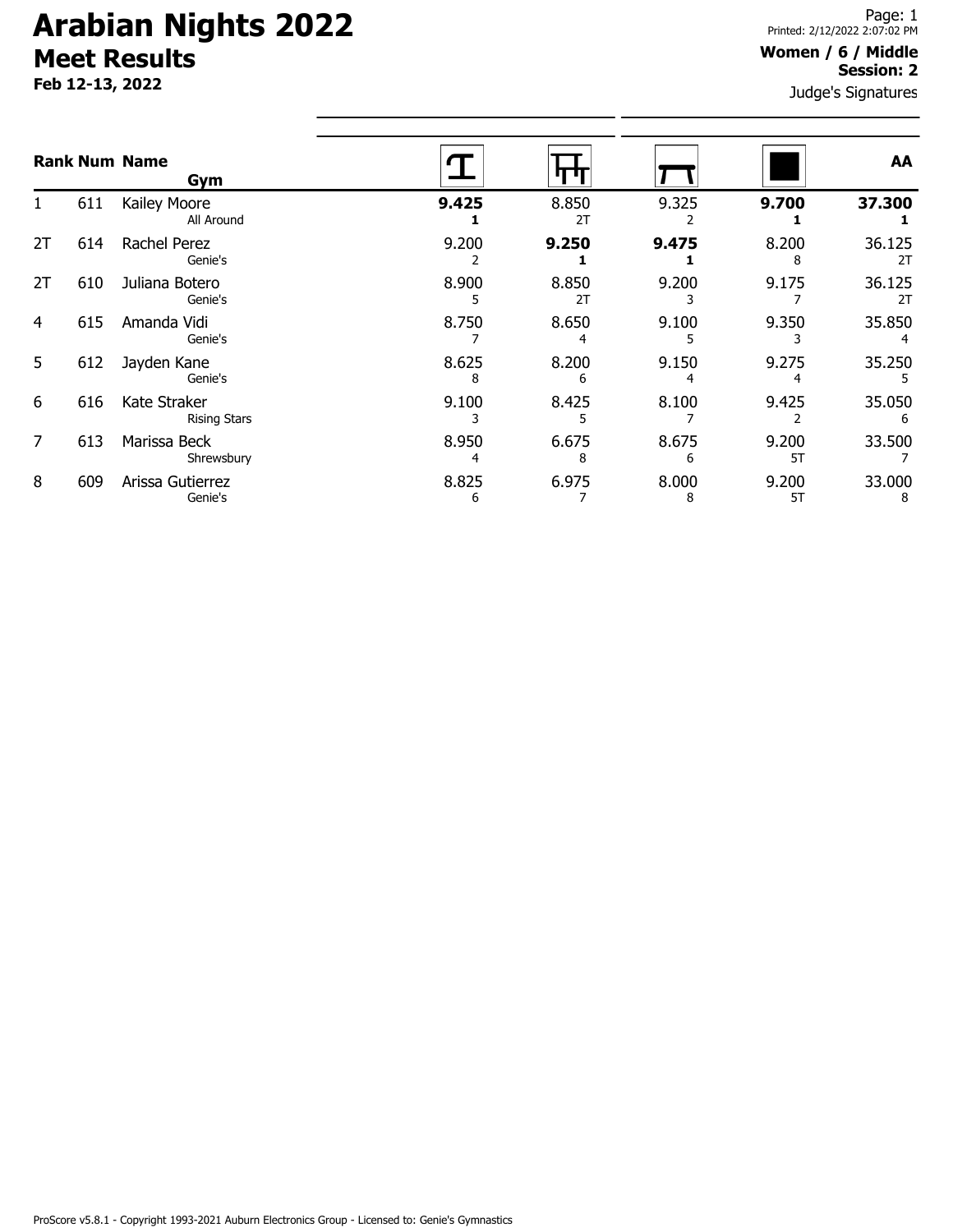# **Arabian Nights 2022 Meet Results**

**Feb 12-13, 2022**

#### Judge's Signatures **Women / 6 / Older Session: 2**

|                |     | <b>Rank Num Name</b><br>Gym            |             |            |            |            | AA          |
|----------------|-----|----------------------------------------|-------------|------------|------------|------------|-------------|
| 1.             | 625 | Roniqua Johnson<br>Nova                | 9.250       | 8.900      | 9.100      | 9.600      | 36.850      |
| $\overline{2}$ | 622 | Lanni Selinsky<br><b>Rising Stars</b>  | 8.975       | 8.675      | 8.800      | 9.500      | 35.950      |
| 3              | 620 | Arianna Saitta<br>All Around           | 8.825       | 8.650      | 9.000      | 9.000      | 35.475      |
| 4              | 623 | Judith Mancilla<br><b>Rising Stars</b> | 8.950<br>6  | 8.575      | 8.175      | 9.650      | 35.350      |
| 5              | 619 | Sienna Seufert<br>Shrewsbury           | 9.000<br>3T | 8.225      | 8.650      | 9.325      | 35.200      |
| 6              | 621 | Caitlyn Gray<br><b>TNT</b>             | 8.600<br>٩  | 7.950<br>8 | 9.200      | 9.050      | 34.800<br>6 |
| 7              | 617 | Jadey Yero<br>Genie's                  | 8.725<br>8  | 8.550<br>6 | 7.900      | 9.425      | 34.600      |
| 8              | 624 | Isabella Hershey<br>Shrewsbury         | 9.300       | 6.300<br>q | 7.850<br>8 | 9.025<br>8 | 32.475      |
| 9              | 618 | Sarah Devito<br>All Around             | 9.000<br>3T | 9.000      | 0.000<br>٩ | 9.475      | 27.475      |